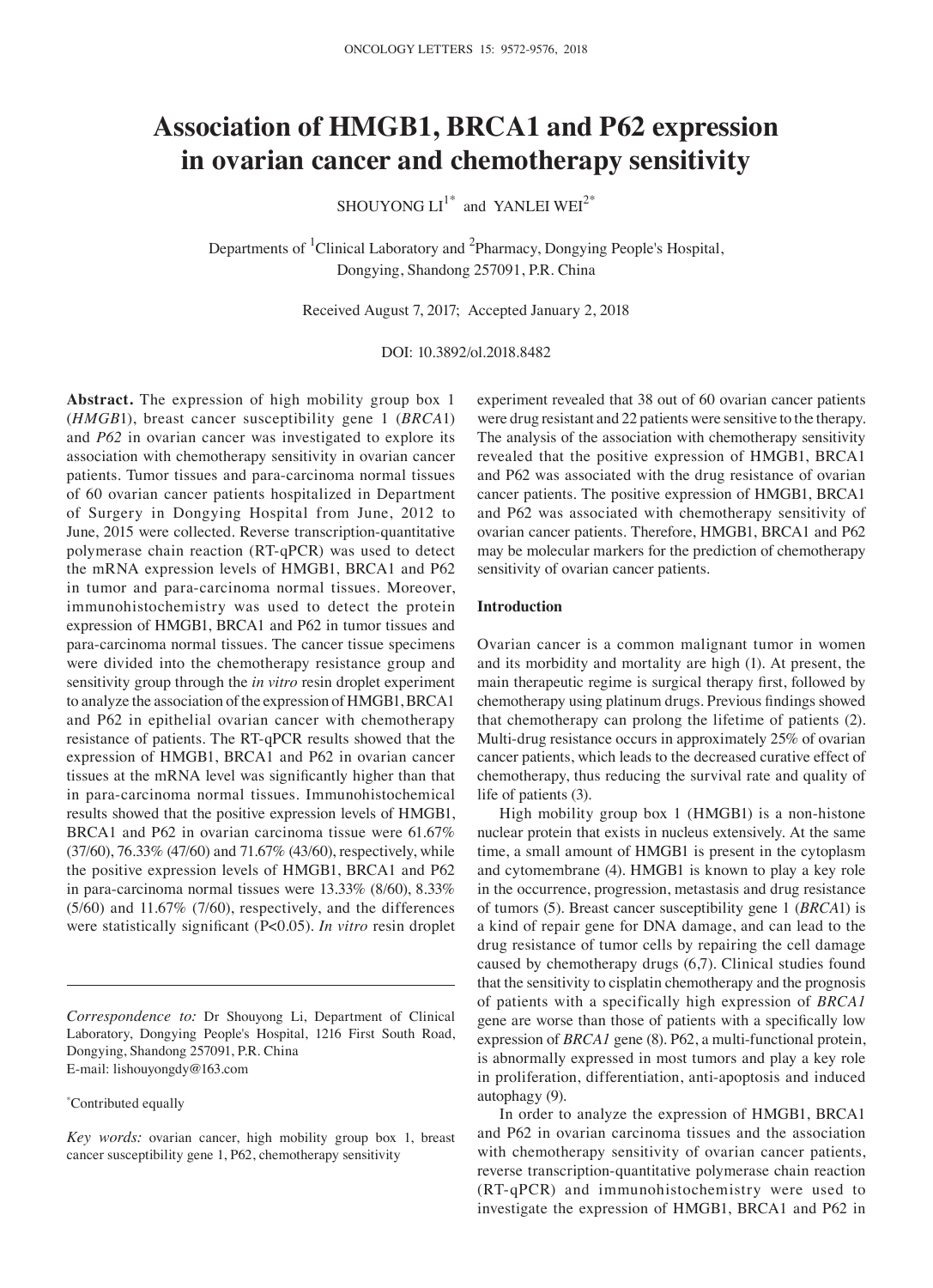tumor and para-carcinoma normal tissues and analyze the association with chemotherapy sensitivity of cisplatin in order to provide a research basis for clinical rational drug use.

#### **Materials and methods**

*Materials.* In the present study, tumor tissues and the corresponding para-carcinoma normal tissues of 60 ovarian cancer patients admitted into the Department of Surgery in Dongying Hospital (Dongying, China) from June, 2012 to June, 2015, were selected. The patients were definitively diagnosed with ovarian cancer by clinical pathology and did not receive chemotherapy and surgical therapy. Patients were aged 24-78 years, and the median age was 52 years. This study was approved by the Clinical Ethics Committee of Dongying People's Hospital. At the same time, all the patients enrolled signed the informed consent form.

RNA extraction, reverse transcription, and RT-qPCR kit (all from Invitrogen; Thermo Fisher Scientific, Inc., Waltham, MA, USA), HMGB1, BRCA1, P62, GAPDH antibodies (1:800; cat. nos. 10829-1-AP, 22362-1-AP, 18420-1-AP, 10494-1-AP) and HRP-labeled secondary antibodies (1:1000; cat. no. SA00001-2) (all from Proteintech Biotechnology Co., Ltd.; Wuhan Sanying Biotechnology, Wuhan, China); immunohistochemical staining kit SP-9001 (Beijing Zhongshan Goldenbridge Biotechnology Co., Ltd.; OriGene Technologies, Inc., Beijing, China), primer synthesis (Takara Biotechnology Co., Ltd., Dalian, China) were used in the present study.

*Detection of the mRNA expression of HMGB1, BRCA1 and P62 in tissue specimens of patients via RT-qPCR.* Approximately 100 mg tumor and para-carcinoma normal tissues of patients frozen in liquid nitrogen were taken and the total RNA was extracted according to the instructions of the RNA extraction kit. An ultraviolet and visible spectrophotometer (Hitachi Ltd., Tokyo, Japan) was used to detect the absorbance value of the total RNA extracted at 260 and 280 nm, and the total RNA samples with the A260/A280 value within 1.8-2.0 were selected for the follow-up experiment.

The reverse transcription reaction was carried out according to the instructions of the reverse transcription kit, and the cDNA obtained served as the template. The mRNA expression of HMGB1, BRCA1 and P62 was detected according to the instructions of the PCR kit with *GAPDH* as the control gene. The primer sequences are shown in Table I. The reaction conditions were: 95˚C for 10 min, 95˚C for 15 sec, 60˚C for 30 sec, 72˚C for 30 sec, a total of 42 cycles for amplification; 72°C for 5 min. The  $C_q$  value was read, and the 2<sup>- $\Delta C_q$ </sup> method was used to calculate the relative expression level. The formula used was:  $\Delta C_q$  (target gene) =  $C_q$  (target gene) -  $C_q$  (control gene).

*Detection of the protein expression of HMGB1, BRCA1 and P62 in tissue specimens of patients via immunohistochemistry.*  After the tissues were obtained during surgery, they were fixed using 4% formalin, and then embedded in paraffin, followed by conventional sections. The operation was carried out according to the instructions of the SP-9001 immuno-histochemical kit. The paraffin sections were dewaxed and hydrated for pretreatment, and incubated at  $3\%$  H<sub>2</sub>O<sub>2</sub> at room temperature Table I. RT-qPCR primer sequence.

| Genes             | Primer sequence                  |  |  |  |  |  |  |
|-------------------|----------------------------------|--|--|--|--|--|--|
| HMGB1             | F 5'-TGGACTGCTCAGGAAAC-3'        |  |  |  |  |  |  |
|                   | R 5'-AGGGGCAAACCGTAAT-3'         |  |  |  |  |  |  |
| BRCA <sub>1</sub> | F 5'-CCCATTTTCCTCCCGCA-3'        |  |  |  |  |  |  |
|                   | R 5'-GGACCTTGGTGGTTTCTTCCA-3'    |  |  |  |  |  |  |
| P62               | F 5'-CCAGCACCAAGAGCACGGACAGCG-3' |  |  |  |  |  |  |
|                   | R 5'-TGGGGAGAAGAAGGGGACCACGAA-3' |  |  |  |  |  |  |
| <b>GAPDH</b>      | F 5'-ATGGCACCGTCAAGGCTGAG-3'     |  |  |  |  |  |  |
|                   | R 5'-GCAGTGATGGCATGGACTGT-3'     |  |  |  |  |  |  |

*HMGB*1, high mobility group box 1; *BRCA*1, breast cancer susceptibility gene 1; *GAPDH*, glyceraldehyde 3-phosphate dehydrogenase; RT-qPCR, reverse transcription-quantitative polymerase chain reaction; F, forward; R, reverse.

for 10 min. Then they were heated and repaired by citric acid buffer and sealed using 10% goat serum. The primary antibody (dilution 1:100) was added for incubation at 4˚C overnight. After the sections were washed with phosphate-buffered saline (PBS), the biotin-labeled secondary antibody was added for incubation at room temperature for 20 min, followed by washing using PBS, color development via diaminobenzidine, hematoxylin staining, dehydration, transparency via xylene, sealing via neutral resin, and microscopic image (TE2000-U; Nikon Instruments Europe BV, Amsterdam, The Netherlands).

Five fields (x400) were selected randomly in each section. The staining results were scored according to the staining intensity and the percentage of positive cells: The number of positive cells were scored as: <5%: 0 point; 5-25%: 1 point; 26-50%: 2 points; >50%: 3 points. The staining intensity was scored as: No staining: 0 point; light yellow: 1 point; brown yellow: 2 points; dark brown: 3 points. Both scores above were added:  $≤3$  points indicated a negative expression, while  $>3$  points indicated a positive expression, and the statistical results were analyzed.

*Detection of patient's drug resistance to cisplatin via in vitro resin droplet experiment.* Tumor tissues of the patients were obtained during surgery, immediately digested using the digestive enzyme, filtered and centrifuged to collect cells. RPMI-1640 culture medium containing 10% fetal calf serum was added to prepare the cell suspension. Cell-collagen mixture was prepared in an ice bath, then inoculated onto a 24-well plate and cultured for 24 h. The cells were divided into the administration group (cisplatin) and blank group (no drug) and cultured for 24 h. Then neutral red solution was added and cells were fixed with 10% formaldehyde solution. The *in vitro* drug sensitivity was evaluated by calculating the number of cells in the administration group/the number of cells in blank group, with <50% indicating drug sensitivity, and  $\geq 50\%$  indicating cell drug resistance (10).

*Association of the expression of HMGB1, BRCA1 and P62 with drug resistance of patients.* According to the expression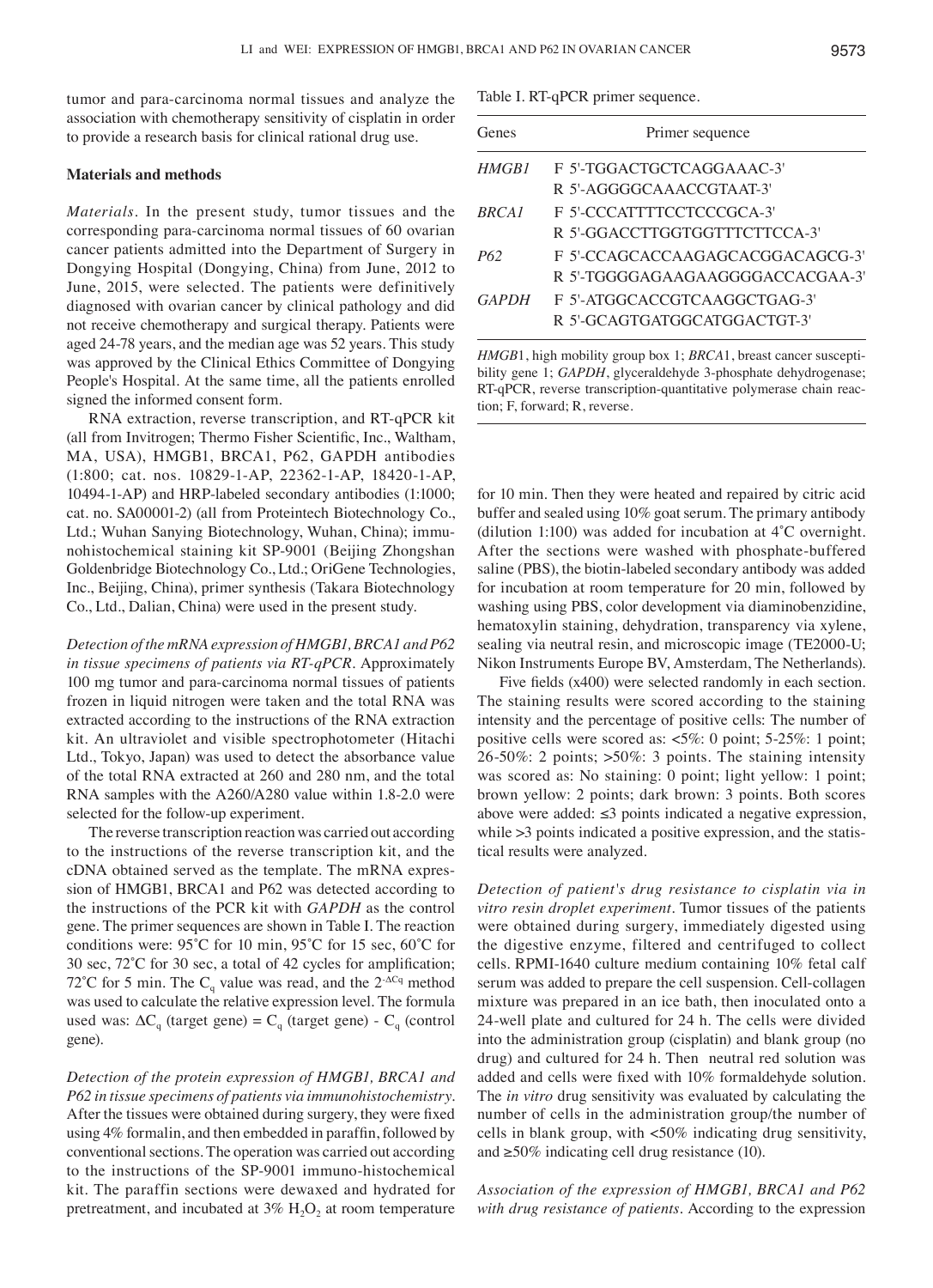

Figure 1. Detection of the mRNA expression of HMGB1, BRCA1 and P62 via RT-qPCR. mRNA expression of (A) HMGB1, (B) BRCA1, and (C) P62 in tissue specimens. Compared with those in para-carcinoma normal tissue, the mRNA expression levels of HMGB1, BRCA1 and P62 are significantly higher in ovarian carcinoma tissue, \*\*P<0.01. HMGB1, high mobility group box 1; BRCA1, breast cancer susceptibility gene 1; RT-qPCR, reverse transcription-quantitative polymerase chain reaction.



Figure 2. Detection of protein expression of HMGB1, BRCA1 and P62 in tissues of clinical patients (x400) via immunohistochemistry. Positive immunohistochemical staining of HMGB1, BRCA1 and P62 are all yellow brown; HMGB1 protein is mainly present in cytoplasm; BRCA1 mainly exists in cell nucleus, and partially in cytoplasm; and P62 mainly exists in cytoplasm. HMGB1, high mobility group box 1; BRCA1, breast cancer susceptibility gene 1.

status of HMGB1, BRCA1 and P62 in ovarian carcinoma tissue, 60 ovarian cancer patients were divided into the positive and negative expression groups. A Chi-square test was used to analyze the association of the expression of HMGB1, BRCA1 and P62 in ovarian carcinoma tissue with the drug resistance of patients to cisplatin.

*Statistical analysis.* SPSS 17.0 software (SPSS, Inc., Chicago, IL, USA) was used for data processing. Measurement data were expressed as mean ± standard deviation. A t-test was used for intergroup comparison, the Chi-square test was used for intergroup comparisons of enumeration data. P<0.05 was considered to indicate a statistically significant difference.

#### **Results**

*Detection of the mRNA expression of HMGB1, BRCA1 and P62 in tissue specimens via RT-qPCR.* The RT-qPCR detection results are shown in Fig. 1. Compared with those in para-carcinoma normal tissues, the mRNA expression of HMGB1, BRCA1 and P62 was significantly higher in ovarian carcinoma tissues, and the differences were statistically significant (P<0.01).

*Detection of the protein expression of HMGB1, BRCA1 and P62 in tissue specimens by immunohistochemistry.* Immunohistochemistry detection results are shown in Fig. 2. The positive immunohistochemical staining of HMGB1, BRCA1 and P62 were all yellow brown, with HMGB1 protein mainly being identified in the cytoplasm, BRCA1 mainly in the cell nucleus, and partially in the cytoplasm; and P62 mainly being identified in the cytoplasm.

The scores of statistical staining are shown in Table II. The positive expression rates of HMGB1 in ovarian carcinoma and para-carcinoma normal tissues were 61.67% (37/60) and 13.33% (8/60), and the difference was statistically significant (P<0.01); the positive expression rates of BRCA1 in ovarian carcinoma and para-carcinoma normal tissues were 78.33% (47/60) and 8.33% (5/60), and the difference was statistically significant (P<0.01). The positive expression rates of P62 in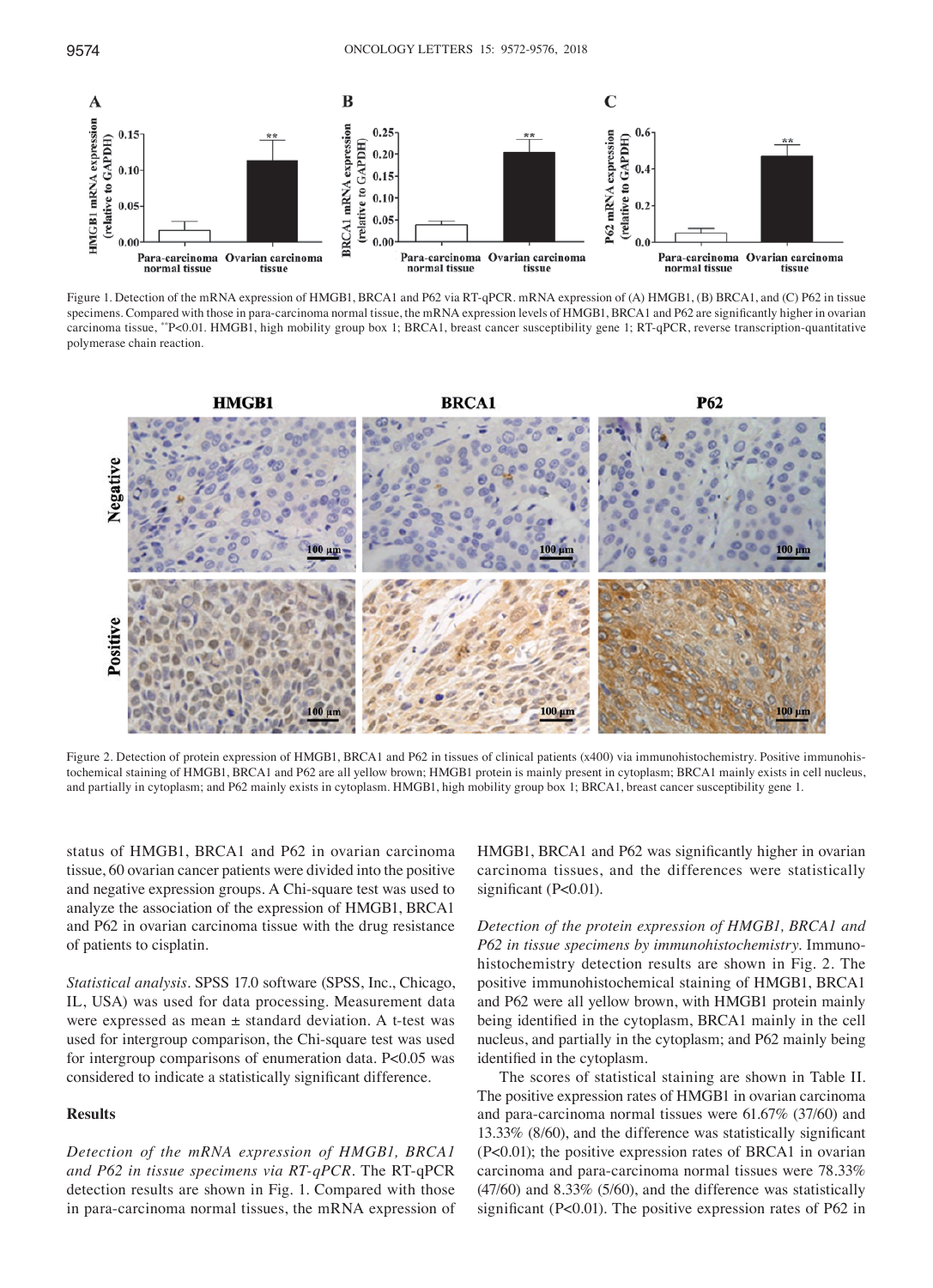| Groups                          | No. | HMGB1    |                  |         |          | BRCA1            |         | P <sub>62</sub> |                  |         |  |
|---------------------------------|-----|----------|------------------|---------|----------|------------------|---------|-----------------|------------------|---------|--|
|                                 |     | Positive | Positive<br>rate | P-value | Positive | Positive<br>rate | P-value | Positive        | Positive<br>rate | P-value |  |
| Ovarian carcinoma<br>tissue     | 60  | 37       | 61.67%           | < 0.01  | 47       | 78.33%           | < 0.01  | 43              | 71.67%           | < 0.01  |  |
| Para-carcinoma<br>normal tissue | 60  | 8        | $13.33\%$        | < 0.01  | 5        | 8.33%            | < 0.01  |                 | $11.67\%$        | < 0.01  |  |

Table II. Protein expression of HMGB1, BRCA1 and P62 in para-carcinoma normal tissues and ovarian carcinoma tissues.

HMGB1, high mobility group box 1; BRCA1, breast cancer susceptibility gene 1.

Table III. Drug resistance to cisplatin of 60 ovarian cancer patients.

| Groups          | Case (n) | Ratio $(\%)$ |  |  |
|-----------------|----------|--------------|--|--|
| Drug-resistance | 38       | 63.33        |  |  |
| Sensitive       | 22       | 36.67        |  |  |

ovarian carcinoma and para-carcinoma normal tissues were 71.67% (43/60) and 11.67% (7/60), and the difference was statistically significant (P<0.01).

*Drug resistance to cisplatin of 60 ovarian cancer patients.*  The results of *in vitro* resin droplet experiment showed that 38 out of 60 ovarian cancer patients had drug resistance to cisplatin, while 22 cases were sensitive to cisplatin (Table III).

*Association of protein expression of HMGB1, BRCA1 and P62 with drug resistance to cisplatin in ovarian cancer.*  The results showed that the positive rates of the protein expression of HMGB1, BRCA1 and P62 in 38 patients in the drug resistance group were 84.21, 94.74 and 92.11%, respectively, while those in the sensitive group were 22.73, 50.00 and 36.36%, respectively. The results of the Chi-square test showed that the positive rates of the protein expression of HMGB1, BRCA1 and P62 in the drug resistance group were significantly higher than those in the sensitive group (P<0.01) (Table IV).

# **Discussion**

Clinical study statistics found that the 5-year survival rate of patients with advanced ovarian cancer is lower than 20%, and an important reason leading to poor prognosis is the drug resistance of patients to chemotherapy drugs (11). Therefore, identification of the specific indexes to predict the sensitivity of ovarian cancer patients to chemotherapy drugs are issues to be solved, which can provide powerful assistance for clinical doctors in formulating therapeutic regimens and selecting chemotherapy drugs (12).

Cisplatin, a common chemotherapy drug in clinical tumor therapy, is the first-line chemotherapy drug in ovarian cancer treatment, and drug resistance to cisplatin is the main reason affecting the curative effect of chemotherapy. The drug resistance to cisplatin of ovarian cancer patients can be divided into inherent or acquired drug resistance, and the drug resistance mechanism of tumor is very complex. Currently, the molecular mechanism of patient's drug resistance to cisplatin remains unclear (13).

HMBG1 can inhibit cell apoptosis, and when HMBG1 is overexpressed in cells, tumor cell apoptosis is markedly decreased. When siRNA is used to silence HMGB1 expression, the sensitivity of tumor cells to chemotherapy drugs can be elevated (14). *BRCA1* gene is located on human chromosome 17q21, and constitutes the susceptibility gene for breast and ovarian cancer (15). BRCA1 has the effect of inhibiting cell growth and plays a key role in gene transcription, DNA damage repair and apoptosis, especially in maintaining the genome stability (16). P62 is a kind of autophagy-induced protein, and cells can relieve the endoplasmic reticulum stress by autophagy,

Table IV. Association of protein expression of HMGB1, BRCA1 and P62 with drug-resistance to cisplatin in ovarian cancer.

|     | HMGB1 |                  | BRCA1    |          |        | P <sub>62</sub>    |          |                  |         |
|-----|-------|------------------|----------|----------|--------|--------------------|----------|------------------|---------|
| No. |       | Positive<br>rate | P-value  | Positive | rate   |                    | Positive | Positive<br>rate | P-value |
| 38  | 32    | 84.21%           | < 0.01   | 36       |        | < 0.01             | 35       | $92.11\%$        | < 0.01  |
| 22  | 5.    | 22.73%           | < 0.01   | 11       | 50.00% | < 0.01             | 8        | 36.36%           | < 0.01  |
|     |       |                  | Positive |          |        | Positive<br>94.74% | P-value  |                  |         |

HMGB1, high mobility group box 1; BRCA1, breast cancer susceptibility gene 1.